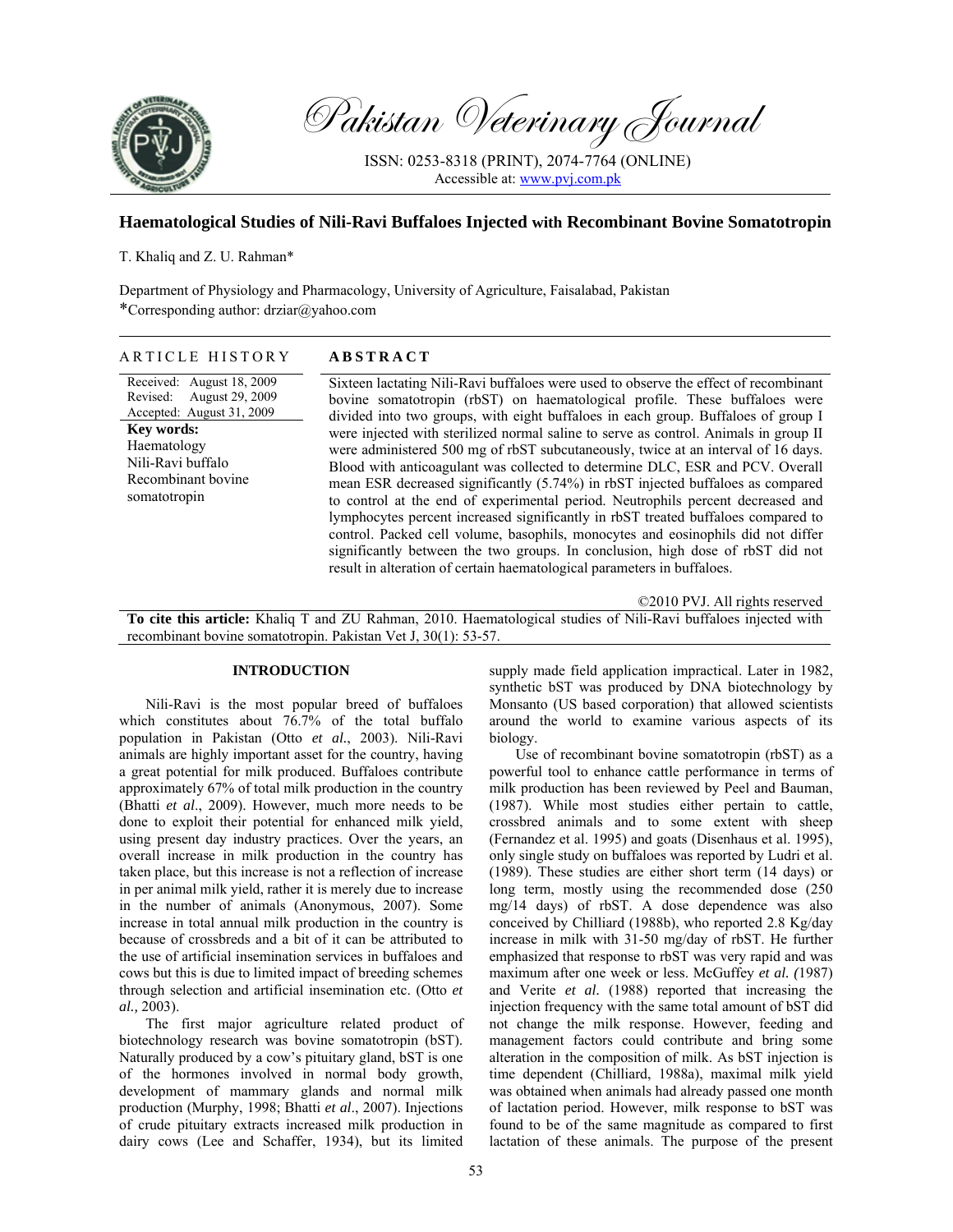study was to evaluate the effect of high dose (500 mg) of rbST on certain haematological parameters of Nili-Ravi buffaloes.

# **MATERIALS AND METHODS**

The present study was carried out at the Livestock Experiment Station, University of Agriculture Faisalabad, Pakistan and included 16 clinically healthy Nili-Ravi buffaloes aged 7-10 years at 3-4 months post calving and in their second to fourth lactation season. During the experimental period, the minimum and maximum environmental temperatures were  $12$  and  $33^{\circ}$ C and average relative humidity was recorded to be 71 percent. Temperature humidity index was calculated to be 67.31. All buffaloes were housed under the same experimental conditions and were on free stalls, fed mixed ration (sugarcane and Barseem fodder and maize oil cake; Rafhan Products Co. Limited, Faisalabad; Table 1) according to their milk yield. Experimental buffaloes were divided into group I  $(n=8)$  to serve as control, while buffaloes in group II (n=8) were injected with 500 mg rbST subcutaneously twice during the experimental period at an interval of 16 days.

|  | Table 1: Chemical composition of sugarcane and |  |  |  |
|--|------------------------------------------------|--|--|--|
|  | Berseem offered to each buffalo during         |  |  |  |
|  | experimental period                            |  |  |  |

|                            | <b>Sugarcane</b> | <b>Berseem</b> |
|----------------------------|------------------|----------------|
|                            | $($ %)           | $(\%)$         |
| Dry matter                 | 31.8             | 13.9           |
| Organic matter             | 94.9             | 88             |
| Crude protein              | 6.2              | 20.4           |
| No-digestible fiber        | 50.5             | 54.0           |
| Acid detergent fiber (ADF) | 28               | 27             |
| Soluble carbonate          | 46.7             | 18.4           |
| Hemicellulose              | 22.5             | 27.4           |
| Ash                        | 5.1              | 12.0           |

Buffaloes were properly restrained for collection of blood samples on day 0, 1, 4, 8, 12, 16, 17, 20, 24, 28 and 32 with a sterile hypodermic needle (18 gauge, 5 cm long). Blood was collected in test tubes containing

anticoagulant (heparin; as 1% for 10 ml blood) for haematological studies. All tests were performed in duplicate. Thin blood films were made immediately after the blood collection, fixed with methanol and stained with Modified Giemsa's stain solution (Benjamin, 1985). The stained blood films were examined under the oil immersion lens by using the battlement technique of counting. The leukocytes were classified as lymphocytes, monocytes, neutrophils, eosinophils and basophils. Three persons were allotted these slides without identification of groups and animals for counting. Erythrocyte sedimentation rate (ESR) was recorded by using Westergeren tube (Benjamin, 1985). The packed cell volume (PCV) was noted as percentage with the help of haematocrit scale as described by Bush (1991).

Means and standard error of means were calculated. Two way analysis of variance was performed to determine the difference between days of experiment, between groups as well as days x groups interaction (Steel *et al*., 1997). Duncan's Multiple Range (DMR) test was applied to see the differences between means (Duncan, 1955). Linear correlation coefficients were calculated between haematological profiles of normal and rbST treated buffaloes with that of milk and serum biochemical parameters recorded during the experiment.

### **RESULTS**

Overall mean erythrocyte sedimentation rate (ESR) decreased significantly (P<0.01) in rbST treated buffaloes as compared to control buffaloes (Table 2). A decrease of 5.74 and 2.86% in ESR was observed in control and rbST treated group, respectively after  $1<sup>st</sup>$  injection. Also, a significant decrease of ESR (6.85%) in control and an increase of 0.45% in rbST injected buffaloes was observed after  $2<sup>nd</sup>$  injection. However, between days of injection, ESR did not differ significantly (Table 2).

Overall mean PCV in control and treated buffaloes was  $33.36 \pm 0.41$  and  $32.76 \pm 0.32$  percent respectively (Table 2). The PCV did not differ between days of treatment, or between the two groups at any stage of treatment.

**Table 2: Mean erythrocyte sedimentation rate and pack cell volume of control and bovine somatotropin injected buffaloes at various days** 

|                      |                          |                          | Erythrocyte sedimentation rate (ESR; mm/hr) |                  | Pack cell volume (PCV; %) |                     |  |  |  |  |  |
|----------------------|--------------------------|--------------------------|---------------------------------------------|------------------|---------------------------|---------------------|--|--|--|--|--|
| <b>Days</b>          | <b>Control</b>           | bST                      | <b>Overall mean</b>                         | <b>Control</b>   | bST                       | <b>Overall mean</b> |  |  |  |  |  |
| $\overline{0}$       | $92.63 \pm 4.07$         | $82.13 \pm 3.19$         | $87.38 \pm 2.84$                            | $34.19 \pm 0.95$ | $33.38 \pm 0.92$          | $33.78 \pm 0.65$    |  |  |  |  |  |
| $1st$ Injection      |                          |                          |                                             |                  |                           |                     |  |  |  |  |  |
|                      | $85.63 \pm 4.38$         | $79.50 \pm 2.05$         | $82.56 \pm 2.47$                            | $34.06 \pm 1.10$ | $33.31 \pm 0.95$          | $33.69 \pm 0.71$    |  |  |  |  |  |
| 4                    | $90.38 \pm 4.23$         | $77.50 \pm 2.02$         | $83.94 \pm 2.81$                            | $34.19 \pm 1.18$ | $33.25 \pm 0.94$          | $33.72 \pm 0.74$    |  |  |  |  |  |
| 8                    | $86.63 \pm 4.23$         | $79.88 \pm 2.45$         | $83.25 \pm 2.52$                            | $35.19 \pm 1.19$ | $32.75 \pm 0.97$          | $33.97 \pm 0.81$    |  |  |  |  |  |
| 12                   | $85.25 \pm 4.31$         | $82.13 \pm 3.62$         | $83.69 \pm 2.75$                            | $33.88 \pm 1.39$ | $33.50 \pm 0.81$          | $33.69 \pm 0.78$    |  |  |  |  |  |
| 16                   | $88.63 \pm 5.13$         | $79.88 \pm 2.34$         | $84.25 \pm 2.95$                            | $31.06 \pm 2.62$ | $32.75 \pm 0.93$          | $31.91 \pm 1.36$    |  |  |  |  |  |
| $2nd$ Injection      |                          |                          |                                             |                  |                           |                     |  |  |  |  |  |
| 17                   | $87.50 \pm 3.65$         | $80.13 \pm 2.89$         | $83.81 \pm 2.44$                            | $32.31 \pm 1.25$ | $31.81 \pm 1.16$          | $32.06 \pm 0.83$    |  |  |  |  |  |
| 20                   | $89.38 \pm 3.44$         | $82.00 \pm 3.49$         | $85.69 \pm 2.55$                            | $32.88 \pm 1.11$ | $32.69 \pm 1.22$          | $32.78 \pm 0.79$    |  |  |  |  |  |
| 24                   | $85.25 \pm 4.63$         | $85.13 \pm 3.87$         | $85.19 \pm 2.92$                            | $34.06 \pm 1.18$ | $33.45 \pm 1.13$          | $33.76 \pm 0.79$    |  |  |  |  |  |
| 28                   | $86.88 \pm 6.48$         | $84.63 \pm 4.42$         | $85.75 \pm 3.80$                            | $33.19 \pm 0.98$ | $32.01 \pm 1.26$          | $32.60 \pm 0.79$    |  |  |  |  |  |
| 32                   | $82.38 \pm 4.31$         | $80.63 \pm 4.21$         | $81.60 \pm 2.92$                            | $31.94 \pm 1.20$ | $31.45 \pm 1.49$          | $31.69 \pm 0.93$    |  |  |  |  |  |
| <b>Overall means</b> | $87.32 \pm 1.31^{\rm A}$ | $81.23 \pm 0.95^{\rm B}$ | $84.27 \pm 0.84$                            | $33.36 \pm 0.41$ | $32.76 \pm 0.32$          | $33.06 \pm 0.26$    |  |  |  |  |  |

Values with similar alphabets in a row do not differ significantly ( $P \ge 0.01$ ).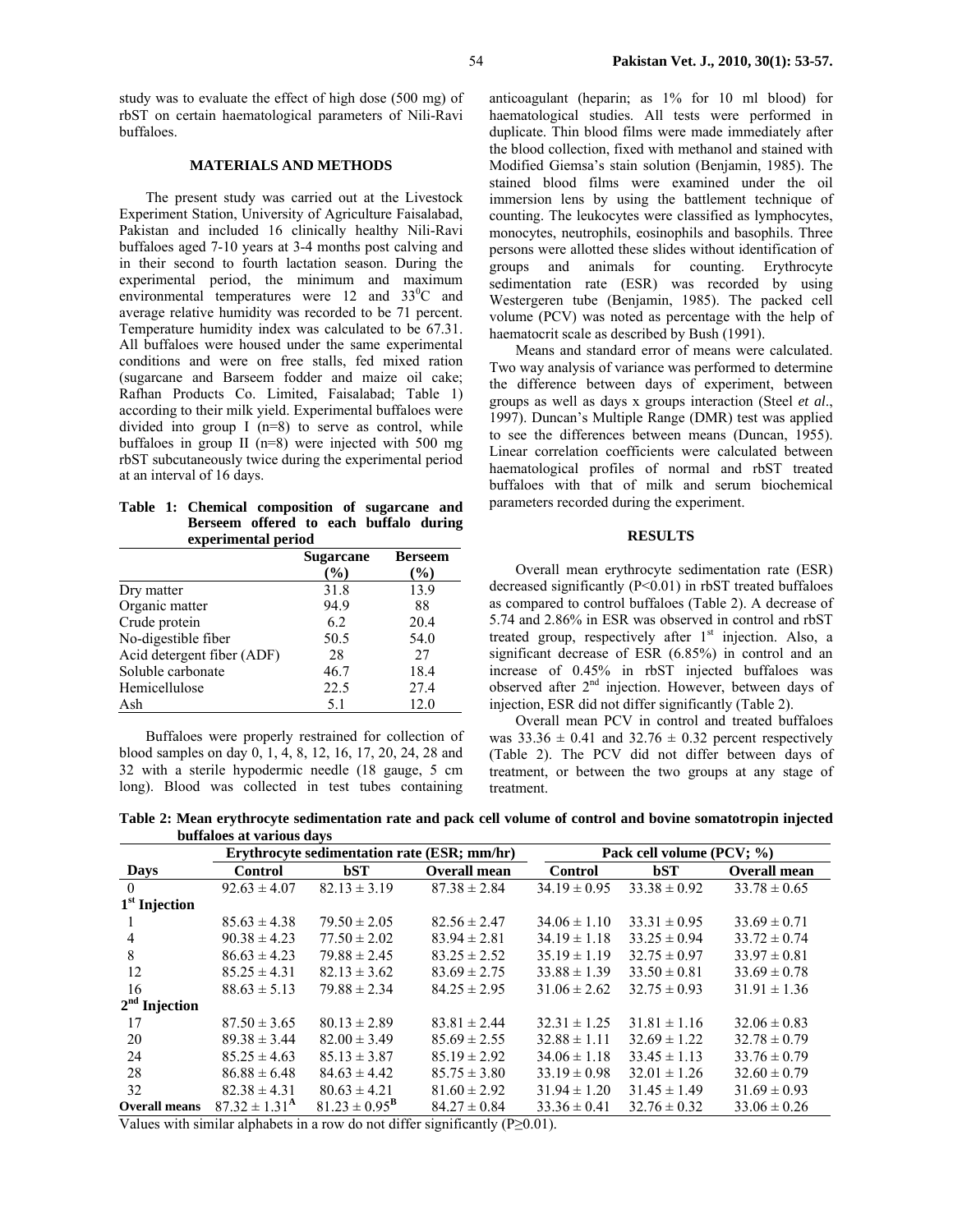|                                                                                                                                                    | mean<br>Overall                               | 32                                            | 28                                                    | 24                                       | $\infty$                                                             | こ                                    | շո<br>2<br>Inject | ಸ                                                                   | Ń                                |                                                        |                                                         |                                                                    | Injection | 0                                             |                 | Days                          | Table 3:                                                                                                |
|----------------------------------------------------------------------------------------------------------------------------------------------------|-----------------------------------------------|-----------------------------------------------|-------------------------------------------------------|------------------------------------------|----------------------------------------------------------------------|--------------------------------------|-------------------|---------------------------------------------------------------------|----------------------------------|--------------------------------------------------------|---------------------------------------------------------|--------------------------------------------------------------------|-----------|-----------------------------------------------|-----------------|-------------------------------|---------------------------------------------------------------------------------------------------------|
| AB: Values with similar alphabets                                                                                                                  | $58.23$<br>$\pm 0.23^B$                       | $59.38$ $\pm$                                 | $\pm 0.95$<br>59.00                                   | $\pm 0.88$<br>59.25                      | $\pm$ 0.76<br>58.50                                                  | $\pm 0.38$<br>59.38                  |                   | $= 0.55$<br>57.50                                                   | $62.0 +$<br>57.86                | $\begin{array}{c} 58.13 \\ 2.88 \end{array}$           | $57.75$<br>$\pm 0.75$                                   | $57.75$<br>$\pm 0.88$                                              |           | $57.62$<br>$\pm 0.75$                         | <b>Control</b>  |                               | <b>Narious days</b>                                                                                     |
|                                                                                                                                                    | $\pm 0.22'$<br>60.65                          | $58.50$<br>$\pm 0.46$                         | $60.25$<br>$\pm 0.53$                                 | $+0.66$<br>00'19                         | $60.75$<br>± 0.70                                                    | $+0.60$<br>59.38                     |                   | $59.25$<br>$57.75$<br>$57.75$                                       |                                  | $59.63$<br>± 0.65                                      | $58.75$<br>$\pm 0.62$                                   | $57.63$<br>$\pm 0.53$                                              |           | $57.13$<br>$\pm 0.74$                         | LSq             | Lymphocytes (° <sub>0</sub> ) |                                                                                                         |
|                                                                                                                                                    | $+0.16$<br>58.66                              | $58.94$<br>= 0.32 <sup>ABC</sup>              | $59.63$<br>$\pm 0.55^{\rm AB}$                        | $60.13$<br>$\pm 0.54^{\rm A}$            | $59.63$<br>$\pm 0.58^{\text{AB}}$                                    | $58.56$<br>= 0.54 <sup>AB(</sup>     |                   | $57.63$<br>$\pm 0.45$ <sup>C</sup>                                  | $58.56$<br>= 0.46 <sup>ABC</sup> | $58.88$<br>= $0.55ABC$                                 | $58.25$<br>$\pm 0.49$ <sup>BC</sup>                     | $57.69$<br>± 0.50 <sup>C</sup>                                     |           | $57.38$<br>$\pm 0.52^c$                       | Overall<br>mean |                               |                                                                                                         |
|                                                                                                                                                    | $\pm 0.26^{\rm A}$<br>32.61                   | $30.00$<br>$\pm 0.85$                         | $31.38$<br>$\pm 0.80$                                 | $31.25$<br>$\pm 0.65$                    | $33.00$<br>$\pm 0.87$                                                | $\pm 0.80$<br>33.25                  |                   | $33.50$<br>$\pm 0.50$                                               | $32.38$<br>$\pm 0.65$            | $33.50$<br>$\pm 0.91$                                  | $\pm 1.15$<br>33.00                                     | $33.38$<br>$\pm 0.80$                                              |           | $34.13$<br>$\pm 0.69$                         | <b>Contro</b>   |                               |                                                                                                         |
|                                                                                                                                                    | $\pm 0.26$ <sup>E</sup><br>31.49              | $31.50$<br>$\pm 0.71$                         | $29.88$<br>$\pm 0.87$                                 | $29.63$<br>$\pm$ 0.87                    | $29.75$<br>$\pm 0.77$                                                | $\pm 0.42$<br>31.38                  |                   | $\begin{array}{c}\n+ 0.88 \\ 32.75\n\end{array}$                    | 30.88                            | $31.00$<br>$\pm 1.04$                                  | $32.13$ $\pm 0.72$                                      | $33.13$<br>$\pm 0.64$                                              |           | $34.38$<br>$\pm 0.63$                         | LSq             | Neutrophils $(°_0)$           |                                                                                                         |
| in a row do not differ significantly ( $P \ge 0.01$ ). A-E: Values with similar alphabets in a column do not differ significantly ( $P \ge 0.05$ ) | $32.05$<br>$\pm 0.19$                         | $30.75$<br>$\pm 0.57^{DH}$                    | $30.63$<br>$\pm 0.54^{DR}$                            | $30.44$<br>$\pm 0.56^{\rm E}$            | $31.38$<br>$\pm 0.70^{\text{CDE}}$                                   | $32.31$<br>$\pm 0.50$ <sup>BCD</sup> |                   | $33.13$<br>$\pm 0.40^{\text{AB}}$                                   | $31.63$<br>$51.63$               | $32.25$<br>$\pm 0.74$ <sup>BCD</sup>                   | $32.56$<br>$\pm 0.66$ <sup>BC</sup>                     | $33.25$<br>$\pm 0.50^{\text{AB}}$                                  |           | $34.25$<br>$\pm 0.45^{\rm A}$                 | Overall<br>mean |                               | Mean values $(\pm 8E)$ of lymphocytes, neutrophils, eosinophils, monocytes and basophils of control and |
|                                                                                                                                                    | 60.09<br>2.61                                 | $3.76$<br>$\pm 0.32$                          | $2.75$<br>$\pm 0.25$                                  | $2.88 \pm 0.23$                          | $2.50$<br>$\pm 0.33$                                                 | $2.75$<br>$\pm 0.25$                 |                   | $+0.30$<br>$2.63$<br>$+0.32$                                        | $2.88\,$                         | $2.00$<br>$\pm 0.27$                                   | $\pm 0.38$<br>2.38                                      | $2.00$<br>$\pm 0.27$                                               |           | $2.63$<br>$\pm 0.26$                          | Control         |                               |                                                                                                         |
|                                                                                                                                                    | $+0.09$<br>$2.82\,$                           | $3.25$<br>$\pm 0.25$                          | $3.13$<br>$\pm 0.25$                                  | $\pm 0.32$<br>$2.63\,$                   | $\pm 0.33$<br>2.50                                                   | $\pm 0.32$<br>2.63                   |                   | $+0.23$<br>2.50<br>$+0.25$                                          | $2.88\,$                         | $2.63$<br>$\pm$ 0.32                                   | $3.25$<br>$\pm 0.25$                                    | $3.00$<br>$\pm 0.33$                                               |           | $\pm 0.38$<br>2.63                            | LSq             | Eosinophils (%                |                                                                                                         |
|                                                                                                                                                    | $2.72 \pm 0.07$                               | $3.31$<br>$\pm 0.20$                          | $2.94$<br>$\pm 0.17$                                  | $2.76$<br>± 0.19                         | $\pm 0.22$<br>2.50                                                   | $\pm 0.20$<br>2.69                   |                   | $\begin{array}{c} 2.88 \\ 2.56 \\ 2.56 \\ + 0.22 \end{array}$       |                                  | $2.31$<br>$\pm$ 0.22                                   | $\pm 0.25$<br>$2.81\,$                                  | $2.50$<br>$\pm 0.24$                                               |           | $\pm 0.22$<br>2.63                            | Overal<br>mean  |                               |                                                                                                         |
|                                                                                                                                                    | $5.92$<br>$\pm 0.11$                          | $6.75$<br>$\pm 0.45$                          | $6.00$<br>$\pm 0.27$                                  | $6.13$<br>$6.25$<br>$6.25$<br>$\pm 0.25$ |                                                                      | $6.25$<br>$\pm 0.37$                 |                   |                                                                     |                                  | $5.75$<br>$+ 0.25$<br>$+ 0.35$<br>$+ 0.35$<br>$+ 0.33$ | $6.25$<br>$\pm 0.41$                                    | $6.38$<br>$\pm 0.26$                                               |           | $5.13$<br>$\pm 0.23$                          | ဌ<br><b>FL0</b> |                               |                                                                                                         |
|                                                                                                                                                    | $5.94$<br>$\pm 0.10$                          | $6.00$<br>$\pm 0.27$                          | $6.13$<br>$\pm 0.30$                                  | $5.88$<br>$\pm 0.23$                     | $5.63$<br>$5.50$<br>$5.50$                                           |                                      |                   | $6.25$<br>$5.50$<br>$5.50$<br>$\pm 0.50$                            |                                  | $6.13$ $\pm$                                           | $5.13$<br>$\pm 0.40$                                    | $5.63$<br>$\pm 0.42$                                               |           | $5.25$<br>$\pm 0.37$                          | LSq             | Monocytes (%)                 |                                                                                                         |
|                                                                                                                                                    | $5.93$<br>$\pm 0.07$                          | $6.38$<br>$\pm 0.27^{\rm A}$                  | $6.13$<br>$\pm 0.20^{\rm A}$                          | $5.94$<br>$\pm 0.17^{AB}$                | $5.88$<br>$\pm 0.20^{\text{AF}}$<br>$5.88$<br>$\pm 0.18^{\text{AF}}$ |                                      |                   | $6.38$<br>$\pm 0.24^{\text{A}}$<br>$5.88$<br>$\pm 0.32^{\text{AB}}$ |                                  | $5.94$<br>$\pm 0.21^{AB}$                              |                                                         | $6.00$<br>$\pm 0.59^{\text{A}}$<br>$5.69$<br>$\pm 0.31^{\text{A}}$ |           | $5.19$<br>$\pm 0.21^{\rm B}$                  | Overall<br>mean |                               | bovine somatotropin injected buffaloes at                                                               |
|                                                                                                                                                    | $\begin{array}{c} 0.63 \\ + 0.05 \end{array}$ | $0.50$<br>$\pm 0.19$                          | $0.75$<br>$+ 0.16$<br>$0.75$<br>$+ 0.16$              |                                          | $\begin{array}{c} 0.63 \\ + 0.18 \\ 0.50 \\ + 0.19 \end{array}$      |                                      |                   | $\begin{array}{c} 0.63 \\ + 0.18 \\ 0.82 \\ + 0.13 \end{array}$     |                                  | $0.635$<br>± 0.18                                      | $\begin{array}{c} 0.50 \\ + 0.19 \\ + 0.63 \end{array}$ |                                                                    |           | $0.50$<br>$\pm 0.19$                          | <b>Control</b>  |                               |                                                                                                         |
|                                                                                                                                                    | $0.091$<br>± 0.05                             | $0.75$<br>± 0.16                              |                                                       | $0.75$<br>$+ 0.16$<br>$0.63$<br>$+ 0.18$ | $\begin{array}{c} 0.50 \\ + 0.19 \\ + 0.75 \end{array}$              |                                      |                   | $\begin{array}{c} 0.50 \\ + 0.18 \\ 0.75 \end{array}$               |                                  | $\begin{array}{c} 0.63 \\ + 0.18 \end{array}$          | $0.75$<br>$+ 0.16$<br>$+ 0.75$<br>$+ 0.16$              |                                                                    |           | $\begin{array}{c} 0.63 \\ + 0.18 \end{array}$ | LSq             | Basophils $(°0)$              |                                                                                                         |
|                                                                                                                                                    | 0.65<br>$-0.04$                               | $\begin{array}{c} 0.63 \\ + 0.13 \end{array}$ | $\begin{array}{c} 0.75 \\ + 0.11 \\ 0.69 \end{array}$ |                                          | $0.63$<br>$\pm$                                                      | $0.56$<br>± 0.12                     |                   | $\begin{array}{c} 0.56 \\ + 0.13 \\ - 0.81 \end{array}$             |                                  | $\begin{array}{c} 0.63 \\ + 0.13 \end{array}$          | $0.63$<br>$+ 0.12$<br>$+ 0.12$<br>$+ 0.12$              |                                                                    |           | $0.56$<br>$\pm 0.13$                          | Overall<br>mean |                               |                                                                                                         |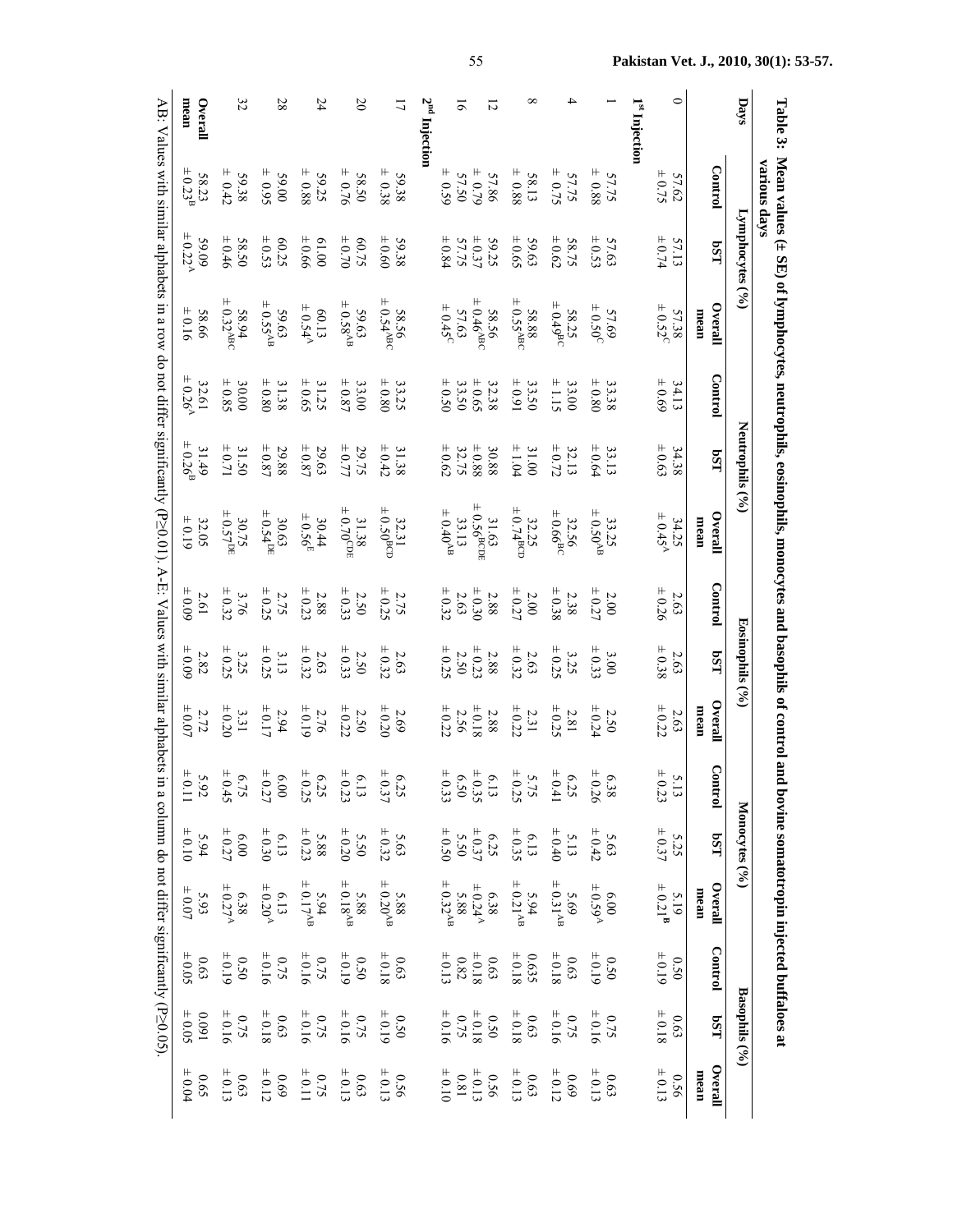Overall highest lymphocytes (%) was observed on day 24 after  $2<sup>nd</sup>$  injection, while lowest was on days 1 and 16 of first injection of rbST. Overall mean lymphocytes were significantly higher in rbST treated as compared to control buffaloes (Table 3). Overall neutrophils percentage decreased significantly on day 24 (Table 3) of 2<sup>nd</sup> injection compared to pretreatment values. Throughout the experimental period, buffaloes injected with rbST showed significantly lower percentage of neutrophils as compared to control animals and on overall basis, treated buffaloes had lower neutrophils compared to control  $(P<0.01)$ . Mean eosinophils count of control and rbST injected buffaloes did not differ at any stage of the experimental period. Overall highest counts of monocytes were observed on day 1 and 12 after 1<sup>st</sup> injection and on 28 and 32 after  $2<sup>nd</sup>$  injection (Table 3). Overall mean basophils count of control and rbST injected buffaloes were within normal ranges throughout the experimental period and did not differ among days of treatment or between treated and control groups.

#### **DISCUSSION**

A significant decrease in erythrocyte sedimentation rate was observed in rbST treated buffaloes compared to control. Haemoglobin and hematocrit have been reported to decline slightly with increasing dose of bST as well as milk yield (Staple *et al.*, 1988). Likewise, a significant reduction in packed cell volume has been reported by Bolt (1980) and Bines and Hart (1982). This decrease was attributed to the dilution effect of the blood as bST treatment caused increase in the moisture contents in the carcass as well as in some organs. Hematocrit was significantly lower in cows given 41.2 mg rbST/day as compared to cows receiving 0, 10.3 and 26.6 mg rbST/day (Soderholm *et al.*, 1988). Therefore, it seems that significant decrease in ESR and a decreasing pattern of packed cell volume were related to bST treatment rather than milk yield or may be in addition to milk yield. Zvorc *et al.* (2006) observed a decrease in haemoglobin and MCH during normal lactation in animals.

Various haematochemical parameters show changes during growth, pregnancy and lactation (Eppard *et al*., 1997). Hematocrit and haemoglobin concentration are high in non-lactating cows which then decrease postpartum until  $3<sup>rd</sup>$  or  $4<sup>th</sup>$  month of lactation and increase afterward (Rowlands, 1980; Stevens *et al.*, 1980). It has been reported that cows with higher milk production have lower hematocrit as compared to low yielding cows (Whitlock *et al*., 1974; Stevens *et al*., 1980).

Eppard *et al*. (1997) reported that during bST treatment a decrease in RBC count and hematocrit was observed, in addition to concomitant decrease in haemoglobin and RBC distribution. These changes were attributed to normal adjustment to change in the physiological state. As speculated by Eppard *et al.* (1997), clinically depressed hematocrit is associated with one of three general disorders; 1) increased hemalysis or shortened RBC survival, 2) alteration of the fluid phase of circulating volume and 3) decreased erythropoisis. Additionally, bST did not affect the appearance of immature red blood cells which tended to decrease rather than to increase mean cell volume and marginally affected serum bilirubin concentration.

In the present study, lympocytes increased, while neutrophils decreased significantly in rbST injected buffaloes as compared to controls. Eosinophils, monocytes and basophils did not show any change due to rbST treatment. Oldenbroek and Gassen (1993) observed a slight increase in lymphocytes following rbST treatment in dairy cows that was within physiological limits. Burton *et al.* (1992) reported that lympocytes fraction decreased at week 26 and 35 of bST treatment and these values increased to control value as the treatment was terminated. On the other hand, Annexstad *et al.* (1990) observed no effect of rbST treatment on lymphocyte percent after bST treatment. The present study in buffaloes indicated that lymphocytes increased significantly on day 20<sup>th</sup> and were highest on day  $24<sup>th</sup>$  and  $28<sup>th</sup>$  after  $2<sup>nd</sup>$  injection of bST. In vitro studies conducted by Burton *et al.* (1992) speculated that peripheral blood lymphocytes from treated cows displayed an elevated proliferated responsiveness to mitogens and a significant decrease in neutrophils percent in culture. Lymphocytes in the present study were significantly correlated  $(r = 0.740)$  with milk production, milk fat and milk lactose concentrations, while a negative correlation was observed with milk protein in rbST injected buffaloes.

A significant decrease in neutrophils in bST treated buffaloes compared to controls in the present study is supported by Burton et al. (1992), who indicated that neutrophils fraction for 20.6 mg/d of rbST injected cows dropped dramatically and then reached control values by last week of treatment i.e. 46 weeks. Neutrophils were negatively correlated with milk production, milk fat and lactose, and positively correlated with milk protein in bST treated buffaloes. These results are also consistent with the notion that bST is granulopoietic (Kelley, 1989).

In the present study, the values of lymphocytes and neutrophils remained within physiological limits which suggest that rbST treatment with 500 mg/15 day had no adverse effects on animal health. No significant differences were observed in eosinophils, monocytes and basophils after rbST treatment in buffaloes, which is according to the observations recorded by Annexstad *et al.* (1990), McGuffey *et al.* (1991) and Oldenbroek and Gassen (1993). Overall mean monocytes increased significantly on day 1 and 12 of first rbST injection and on day 28 and 32 of 2nd injection. Variation in monocytes percentage was also observed by Burton *et al.* (1992) in rbST injected cows and was suggestive of the presence of IGF-1 concentration in the blood plasma. Burton *et al.* (1992) further observed that neutrophils and lymphocytes possess cellular receptors for IGF-I and that IGF-I can be produced by the leukocytes.

In conclusion, our study is suggestive of a significant increase in lymphocytes, while neutrophils and ESR decreased but were within physiological limits after two connective injections of 500 mg of rbST at an interval of 15 days in buffaloes.

#### **REFERENCES**

Annexstad, RJ, DE Oiterby, JG Linn, WP Hanse, CG Soderholm and JE Wheatstone, 1990. Somatotropin